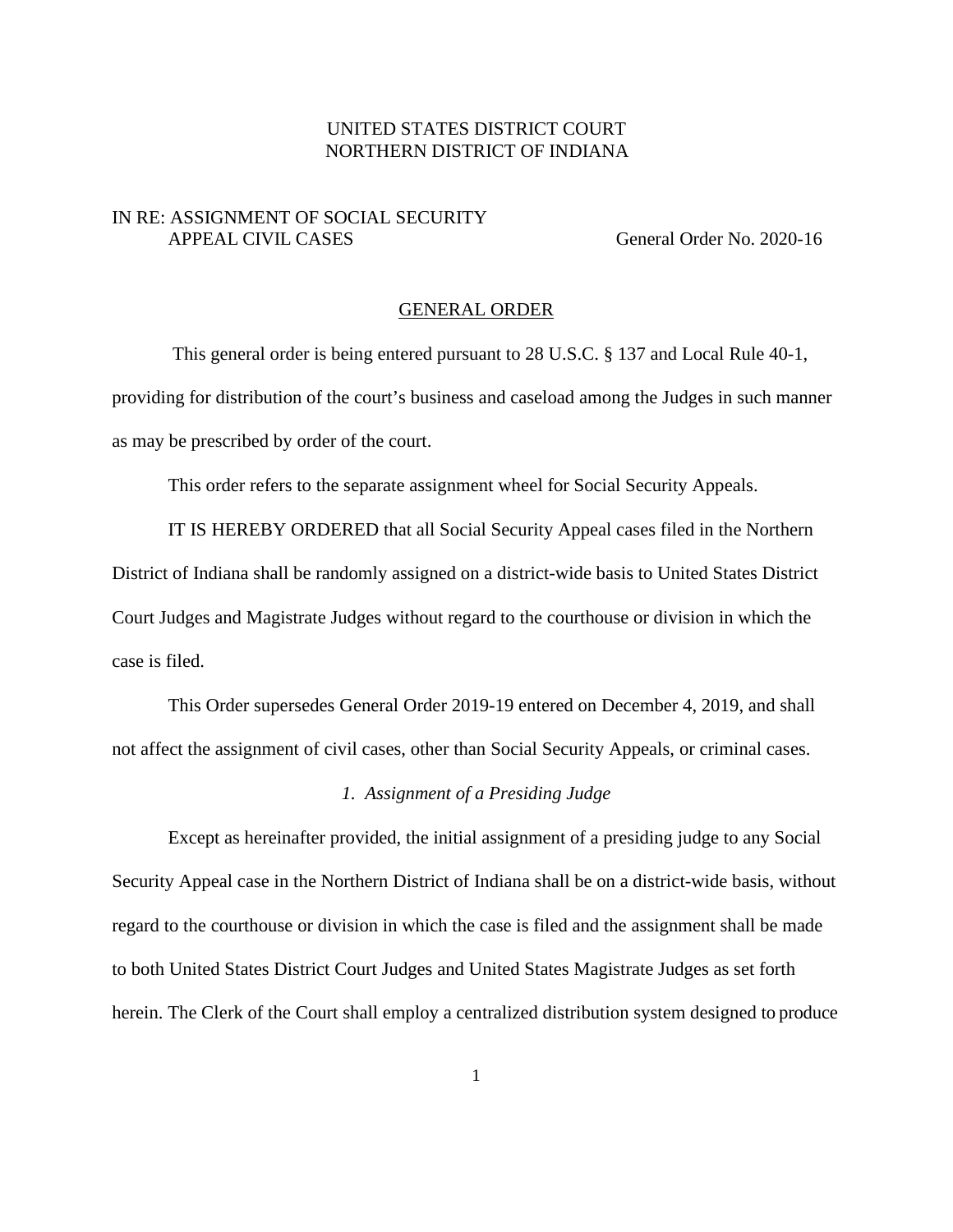the random assignment of Social Security Appeal cases in such proportions as to leave each eligible active and senior United States District Judge with an equal share of the total number of Social Security Appeal cases filed in the district, with the exception of District Judge Lee, who will receive two (2) shares, District Judge Miller, who will receive a one-half share, District Judge Moody who will not be assigned Social Security Appeal cases, and District Judge Brady who will not be assigned Social Security Appeal cases, consistent with General Order 2020-02. Each United States Magistrate Judge will be assigned two-third's of a full share of the Social Security Appeal caseload assigned to an active district judge.

## *2. Assignment of a Magistrate Judge*

The magistrate judges of this Court have been added to the random case draw for presiding judge assignment for Social Security Appeal cases.

In a case randomly assigned to a magistrate judge, the magistrate judge is responsible for all case management and scheduling activities and will decide all non-dispositive pretrial and discovery matters. If all parties consent in writing to the magistrate judge's exercise of civil trial jurisdiction, the case will remain assigned to the magistrate judge for all purposes, including trial and entry of final judgement. (*See* 28 U.S.C. § 636(c); Fed. R. Civ. P. 73; LR 40-1.)

In all cases randomly assigned to a magistrate judge, the Clerk of Court will send a Notice of Availability of a United States Magistrate Judge To Exercise Jurisdiction in a Social Security Appeal Case and a Consent form to each party. Each party will have 14 days from the date that the Notice was sent to return the Consent form to the Clerk of Court in the manner outlined in the notice. If any party withholds their consent, the case will be randomly reassigned to a district judge. The district judge will then refer the case to the initially-assigned magistrate judge for a